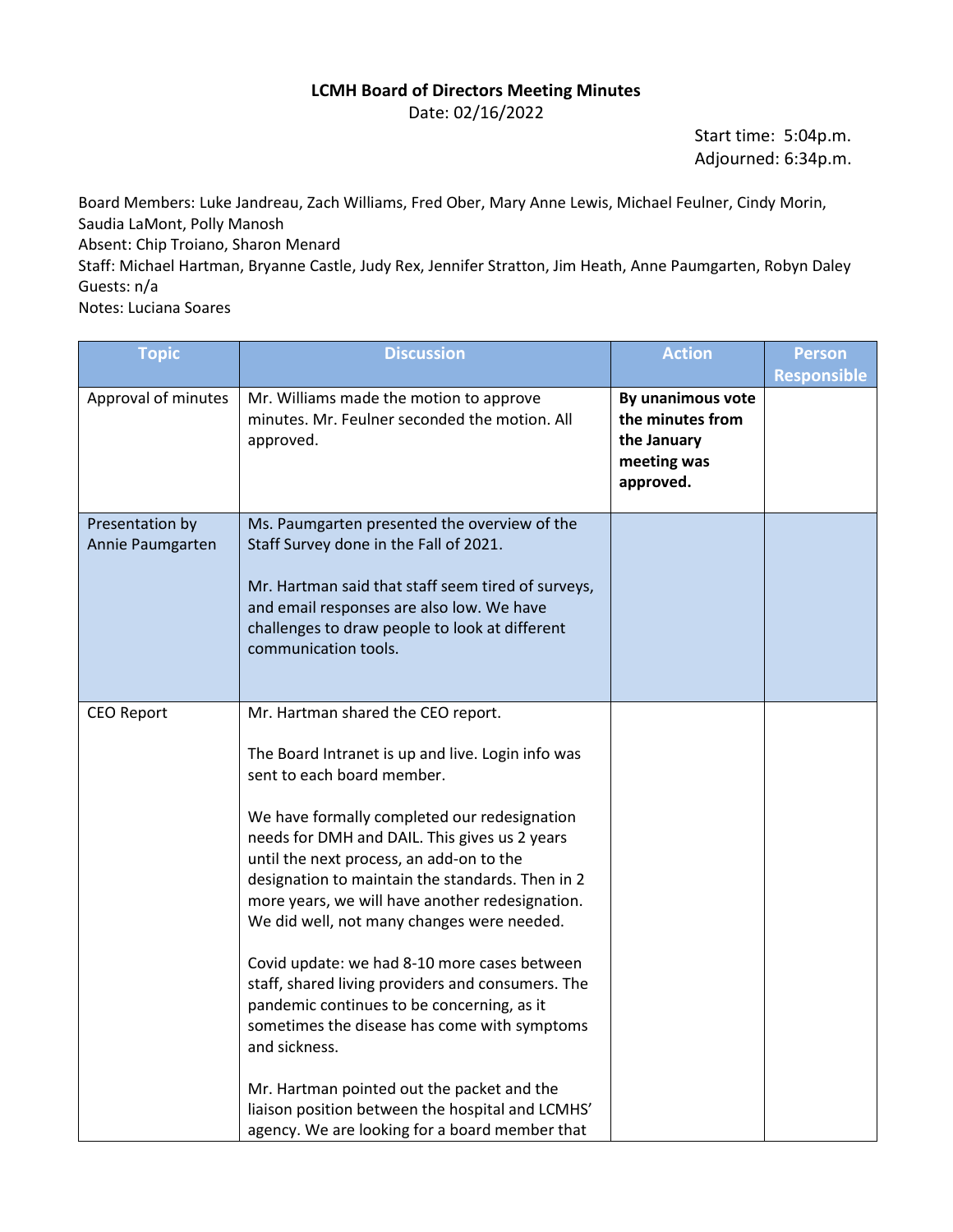|                   | wouldn't have an assignment within the board<br>other than being part of both boards. They will be<br>there to share the interests in both meetings.                                                                                                                                                                                                                                                                                                          |  |
|-------------------|---------------------------------------------------------------------------------------------------------------------------------------------------------------------------------------------------------------------------------------------------------------------------------------------------------------------------------------------------------------------------------------------------------------------------------------------------------------|--|
|                   | The survey results have been discussed. Mr.<br>Hartman gave praise of the work done by Ms.<br>Paumgarten and how appreciative we are of<br>having her with the agency.                                                                                                                                                                                                                                                                                        |  |
|                   | Hiring is still a challenge. We are currently at 62<br>vacancies, while we were at 66 vacancies 6 weeks<br>ago. We have hired staff but also have had people<br>leave. Hopefully the salary increases coming up<br>this pay period will help. Positions open are in the<br>CEO report.<br>We are also recruiting for nursing (CPS manager<br>and psychotherapy nurse practitioner) as both in<br>these positions are retiring in April and June this<br>year. |  |
|                   | We have shared a list of trainings that staff is<br>taking on Relias (online tool) but we will also be<br>uploading our own trainings within the program.                                                                                                                                                                                                                                                                                                     |  |
|                   | The Wellness committee has been doing excellent<br>work and the agency has been awarder the<br>Governors Worksite Wellness for 2021.                                                                                                                                                                                                                                                                                                                          |  |
|                   | There have been no new grievances in January.                                                                                                                                                                                                                                                                                                                                                                                                                 |  |
|                   | Ms. Morin asked if there were end interviews to<br>staff leaving. Ms. Daley said that Human<br>Resources did send end interviews.                                                                                                                                                                                                                                                                                                                             |  |
| Finance committee | Mr. Heath said that there has been a substantial<br>deficit for the end of December. The large deficit is<br>due to a payout of 2 employees health benefit,<br>and the unbudgeted item, \$1,500 retention bonus<br>to all staff. Both added to \$300,000+ deficit.                                                                                                                                                                                            |  |
|                   | Operations have however been going well in<br>comparison to the low rate of staffing. Staff have<br>been putting additional hours to fill in the gaps of<br>staffing.                                                                                                                                                                                                                                                                                         |  |
|                   | We will be offering a raise to staff to help with<br>recruitment.                                                                                                                                                                                                                                                                                                                                                                                             |  |
|                   | Mr. Heath is working on the FY23 budget while<br>waiting for Legislative decisions.                                                                                                                                                                                                                                                                                                                                                                           |  |